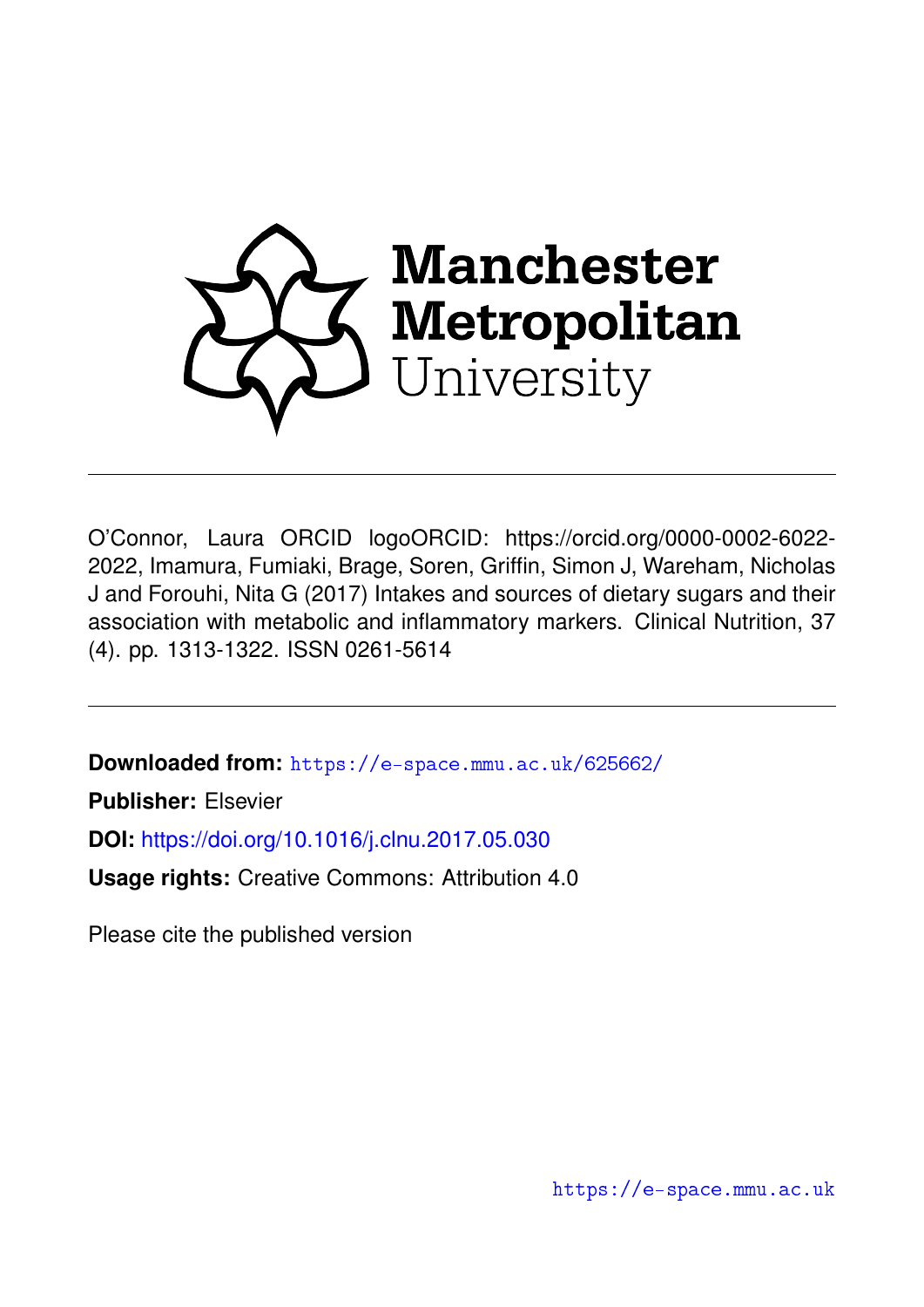[Clinical Nutrition 37 \(2018\) 1313](http://dx.doi.org/10.1016/j.clnu.2017.05.030)-[1322](http://dx.doi.org/10.1016/j.clnu.2017.05.030)

Original article

Contents lists available at ScienceDirect

Clinical Nutrition

journal homepage: <http://www.elsevier.com/locate/clnu>





# Intakes and sources of dietary sugars and their association with metabolic and inflammatory markers



**CLINICAL** NUTRITION

Laura O'Connor <sup>a, b,</sup> \*, Fumiaki Imamura <sup>a</sup>, Soren Brage <sup>a</sup>, Simon J. Griffin <sup>a, c</sup>, Nicholas J. Wareham <sup>a</sup>, Nita G. Forouhi <sup>a, \*\*</sup>

a MRC Epidemiology Unit, University of Cambridge School of Clinical Medicine, Institute of Metabolic Science, Cambridge Biomedical Campus, Cambridge, UK

**b** Department of Health Professions, Faculty of Health, Psychology and Social Care, Manchester Metropolitan University, Manchester, UK <sup>c</sup> Primary Care Unit, Department of Public Health and Primary Care, University of Cambridge School of Clinical Medicine, Institute of Public Health, Cambridge Biomedical Campus, Cambridge, UK

## article info

Article history: Received 5 August 2016 Accepted 30 May 2017

Keywords: Sugars Free sugar Metabolic Inflammation Glycaemia

## SUMMARY

Background  $\&$  aims: Associations of dietary sugars with metabolic and inflammatory markers may vary according to the source of the sugars. The aim of this study was to examine the association of dietary sugars from different sources [beverages (liquids), foods (solids), extrinsic (free) or intrinsic (non-free)] with metabolic and inflammatory markers.

Methods: Population-based cross-sectional study of adults in the East of England ( $n = 9678$ ). Sugar intakes were estimated using food frequency questionnaires. Fasting glycated haemoglobin, glucose, insulin, and C-Reactive Protein (CRP) were measured and indices of metabolic risk were derived (homeostatic model of insulin resistance, HOMA-IR and metabolic risk z-score).

Results: In multiple linear regression analyses adjusted for potential confounders including BMI and TEI, sugars from liquids were positively associated with ln-CRP [b-coefficient (95%CI), 0.14 (0.05,0.22) per 10% TEI] and metabolic risk z-score [0.13 (0.07,0.18)]. Free sugars were positively associated with ln-HOMA-IR [0.05 (0.03,0.08)] and metabolic risk z-score [0.09 (0.06,0.12)]. Sugars from solids were not associated with any outcome. Among major dietary contributors to intakes (g/d), sugars in fruit, vegetables, dairy products/egg dishes, cakes/biscuits/confectionary and squash/juice drinks were not associated, but sugar added to tea, coffee, cereal was significantly positively associated with all outcomes. Sugars in 100% juice [0.16 (0.06,0.25) per 10%TEI] and other non-alcoholic beverages [0.13 (0.03,0.23)] were positively associated with metabolic risk z-score.

Conclusion: Higher intakes of sugars from non-alcoholic beverages and sugar added to tea, coffee, cereal were associated with glycaemia and inflammatory markers. Sugars from solids were not associated, irrespective of whether they were intrinsic or extrinsic. Positive associations of free sugars were largely explained by contribution of beverages to intake.

© 2017 The Author(s). Published by Elsevier Ltd. This is an open access article under the CC BY license [\(http://creativecommons.org/licenses/by/4.0/](http://creativecommons.org/licenses/by/4.0/)).

# 1. Introduction

Abbreviations: CRP, C-reactive protein; HbA<sub>1c</sub>, glycated haemoglobin; FFQ, food frequency questionnaire; HOMA-IR, homeostasis model assessment of insulin resistance; EPIC, The European Prospective Investigation into Cancer and Nutrition; NSP, non-starch polysaccharides; %TEI, percent total energy intake; PAEE, physical activity energy expenditure; WHO, World Health Organisation.

\*\* Corresponding author.

The role of dietary sugars in the aetiology of cardio-metabolic disease has been long debated  $[1,2]$ . As cardio-metabolic diseases are largely preventable, the identification of modifiable factors that influence the pathogenesis of these diseases is central to combatting their onset. Thus, the association of dietary sugars with cardiometabolic disease warrants further attention and clarification.

In recent years evidence has accumulated that dietary sugars are associated with increased body-weight, as summarised in a large meta-analysis of 30 randomised controlled trials and 38 cohort studies [\[3\].](#page-10-0) It is now widely accepted that dietary sugars promote

## <http://dx.doi.org/10.1016/j.clnu.2017.05.030>

0261-5614/© 2017 The Author(s). Published by Elsevier Ltd. This is an open access article under the CC BY license ([http://creativecommons.org/licenses/by/4.0/\)](http://creativecommons.org/licenses/by/4.0/).

Corresponding author. MRC Epidemiology Unit, University of Cambridge School of Clinical Medicine, Institute of Metabolic Science, Cambridge Biomedical Campus, PO Box 285, Cambridge, CB2 0QQ, UK.

E-mail addresses: [laura.oconnor@mmu.ac.uk](mailto:laura.oconnor@mmu.ac.uk) (L. O'Connor), [nita.forouhi@mrc](mailto:nita.forouhi@mrc-epid.cam.ac.uk)[epid.cam.ac.uk](mailto:nita.forouhi@mrc-epid.cam.ac.uk) (N.G. Forouhi).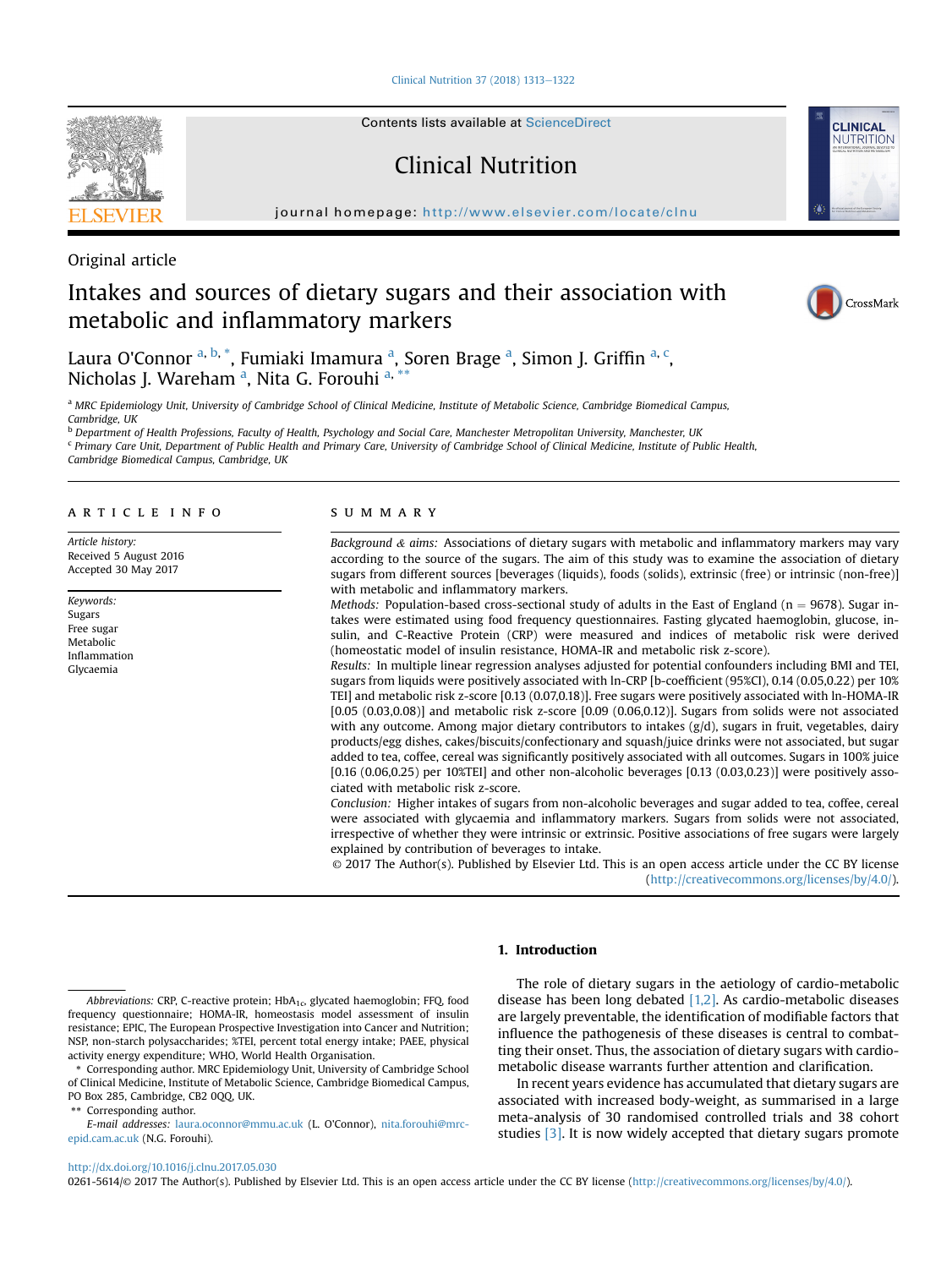adverse metabolic outcomes via weight-gain through their contribution to energy intake. There is also emerging evidence that dietary sugars, including sucrose or other mono- and disaccharides or free sugars intake, are associated with increased blood pressure and serum lipids, independently of body fat [\[4\].](#page-10-0) There is thus a suggestion that dietary sugars may also be associated with increased metabolic risk, independently of energy intake and body-weight.

Dietary sugars are a complex component of the diet and their effects on health outcomes are likely to differ depending on the properties of the consumed sugars, including chemical composition (e.g. glucose versus fructose), and the source of the sugars, e.g. from beverage or food sources or, extrinsic or intrinsic cellular location in the food. However, research focus to date has largely been on the health effects associated with intakes of total sugars [\[5\]](#page-10-0), added sugars [\[6\]](#page-10-0), individual sugars, in particular fructose [\[7\]](#page-10-0) and intakes of sugary beverages  $[8,9]$  but evidence for differential association of sugars from different sources with different physical properties is limited.

The aim of this study was to examine the association between intakes of dietary sugars from different sources [beverages (sugars from liquids), food (sugars from solids), extrinsic (free) sugars, intrinsic (non-free) sugars] and metabolic markers including, glycated haemoglobin (Hb $A_{1c}$ ), homeostasis model assessment of insulin resistance (HOMA-IR), C-reactive protein (CRP) and a metabolic risk z-score.

# 2. Materials and methods

## 2.1. Study design and population

The Fenland Study is a population-based observational study. Participants born between 1950 and 1975 were recruited from general practice lists in and around Cambridgeshire, in the East of England, UK. In total, 12,434 participants were enrolled between 2005 and 2015. Exclusion criteria of the Fenland study included pregnancy, physician-diagnosed diabetes, inability to walk unaided, psychosis, or terminal illness. Participants missing any exposure or outcome data ( $n = 2754$ ) and participants with extremely high intakes of total sugars ( $n = 2$ ) (Supplementary Fig. 1) were excluded, leaving 9678 participants for inclusion in these analyses. Ethical approval was granted by the Cambridge Local Research Ethics Committee. All participants gave written informed consent.

## 2.2. Dietary assessment

Habitual diet over the previous year was self-reported using a validated 130 item semi-quantitative food frequency questionnaire (FFQ)  $[10]$ . Total energy intake, nutrient intake including intake of total sugars, and food group intakes were estimated as previously described [\[11\]](#page-10-0), using the UK's food compositional tables, McCance and Widdowson's, The Composition of Foods. In a validation study, the Spearman correlation coefficient between individual results from 16-day weighed dietary records and FFQs for total sugar  $(g/d)$  was 0.51 with 44% of participants classified into the same quartiles of intakes, 51% in adjacent quartiles and 5% into extreme quartiles [\[12\].](#page-10-0)

Total sugars included monosaccharides and disaccharides from all sources. Intakes of sugars from liquids, sugars from solids, freesugars and non-free-sugars were estimated post hoc by categorising food sources as follows. Sugars from liquids were estimated as total sugars from beverages which included: teas, coffees, hotchocolate, malted-milk drinks, alcoholic beverages, fizzy drinks, fruit juice and fruit squash. Sugars from solids were estimated as total sugars from foods. Foods included all foods including semisolid foods like yoghurt and soups. In primary analyses, milk was excluded from sugars in liquids or solids as it was not discerned using the FFQ whether milk was consumed as a beverage or in food e.g. milk in cereal or composite dishes: the influence of this decision was assessed in sensitivity analysis (see below). Information on table sugar added to tea, coffee, cereal was collected as a separate single question in the FFQ and could not be directly linked to the food or beverage with which it was consumed. As such all table sugar added to tea, coffee, or cereal by the participant was included as sugars from solids.

Free sugars were estimated according to the Scientific Advisory Committee of Nutrition's (SACN's) and the World Health Organisation's (WHO's) definition  $[5]$ , and were calculated using a combination of published methods  $[13]$  as no single method was fully comprehensive. Free sugars included: 100% of total sugar from fruit juice, table sugar, honey, syrups; 100% of sugar in processed foods where the unprocessed product has no naturally occurring sugar e.g. meat; 50% of total sugar in processed foods which also had naturally occurring sugar e.g. refined cereal, baked beans. Sugar in milk was excluded but, sugar in dairy products and milk based beverages was included as: total sugar minus lactose. Sugars in canned, stewed and dried fruit were not included as free sugars as per SACN's and the WHO's definition but, sugar in sweetened versions of these, e.g., fruit canned in syrup was included as sugar in sweetened product minus sugar in unsweetened product. Nonfree sugars were estimated as total sugars minus free sugars.

# 2.3. Clinical and biochemical measurements

Height, weight, waist circumference and blood pressure were measured and BMI was calculated using standardised methods (Supplementary text). Fasting venous blood samples were taken and were followed by a standard 75 g oral glucose tolerance test with further samples taken at 120 min. Plasma glucose, triglycerides (TG) HDL cholesterol, insulin,  $HbA_{1c}$  and CRP levels were measured using standardised techniques (Supplementary text). HOMA-IR was calculated to evaluate insulin resistance (fasting insulin ( $\mu$ U/ml)  $\times$  fasting plasma glucose (mmol/L)/22.5).

We constructed a standardised continuous variable for the metabolic risk, broadly based on the definition proposed by the WHO and described previously in detail [\[14,15\].](#page-10-0) The variable was derived by summing the z-scores of continuous indices of anthropometry (waist circumference), blood pressure (systolic blood pressure and diastolic blood pressure), glycaemia (2-h plasma glucose), insulin (fasting insulin), lipids (inverted fasting HDL cholesterol) and triglycerides. The summed score was further scaled to have one standard deviation and hereafter referred to as the metabolic risk z-score.

## 2.4. Covariates

Self-reported demographic, lifestyle and health variables were collected using a questionnaire. These included age, sex, marital status (single, married, widowed/separated/divorced), age at completion of full-time education, income level (<£20,000,  $£20,000–£40,000, >£40,000$ , social class (routine and manual occupations, intermediate occupations and higher managerial, administrative and professional occupations), smoking status (never, former, current), alcohol intake (units/week), and being on a weight-loss diet (yes, no). Information on test site location (Ely, Wisbech, Cambridge), self-reported hypertension or hyperlipidaemia and the use of anti-hypertensive and lipid lowering medication were also recorded. Physical activity was objectively assessed over 6 days using a combined heart rate and movement sensor (Actiheart, CamNTech, Cambridge, UK), with individual calibration of heart rate performed using a treadmill test. Data from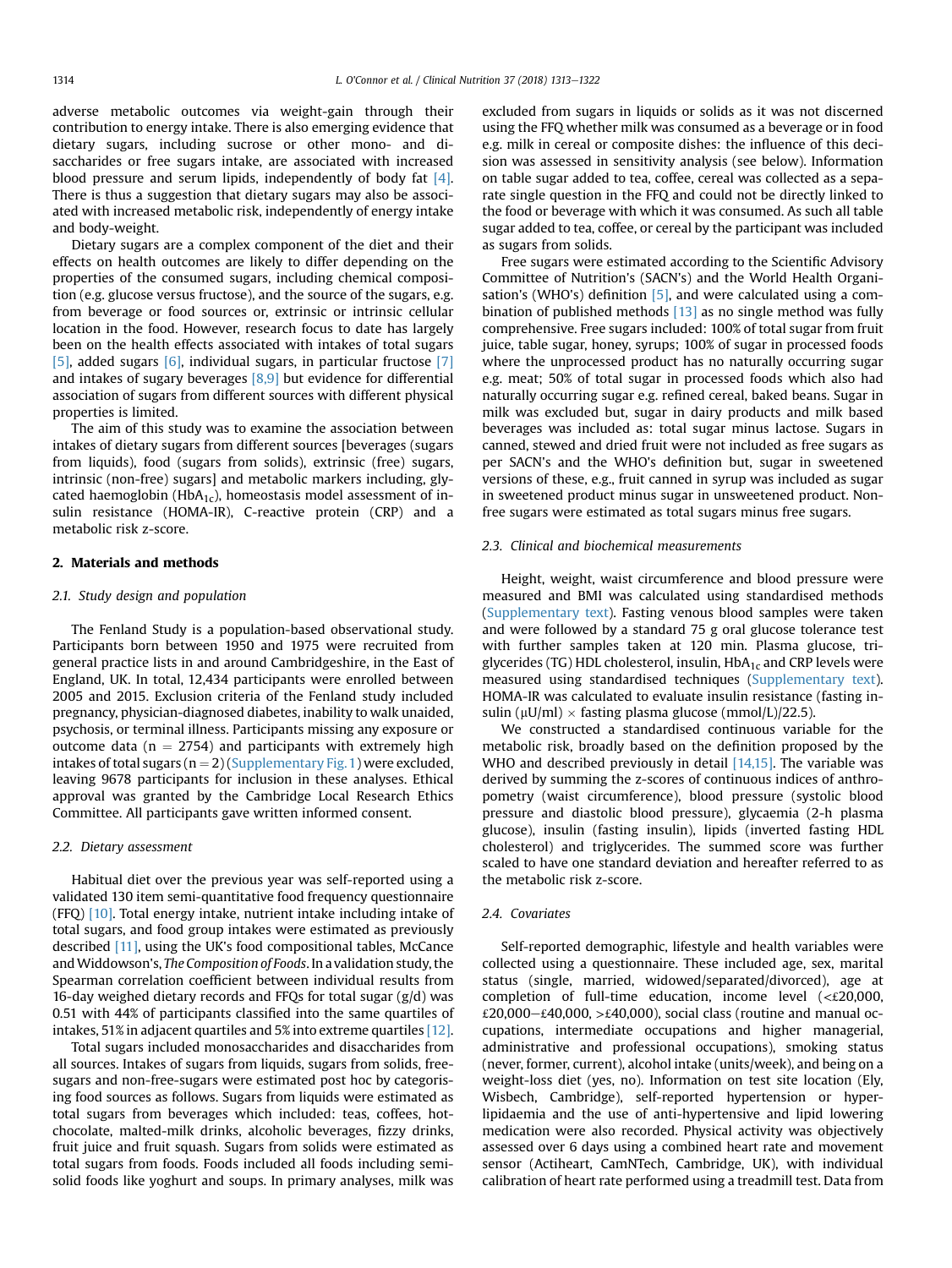free-living was pre-processed and modelled using a branched equation framework to estimate intensity time-series, which were summarised over time as daily Physical Activity Energy Expenditure (PAEE) (kJ/kg/d) [\[16\].](#page-10-0) Plasma vitamin C is an objective marker of fruit and vegetable intake [\[17\]](#page-10-0) and was used here as a proxy of dietary quality. For plasma vitamin C measurement, blood samples were taken into heparin tubes, centrifuged, aliquoted, stabilised with metaphosphoric acid, and stored (detail in Supplementary text). Plasma vitamin C concentration was measured by fluorometric assay within 2 months.

Participants with missing covariate data were retained for analysis; missing data in categorical variables were coded as missing. Where objectively measured physical activity measurement was not available ( $n = 102$ ), self-reported data from a validated questionnaire, the Recent Physical Activity Questionnaire  $(RPAQ)$  [\[18\]](#page-10-0) were used. Where age at completion of full-time education was not available ( $n = 270$ ), we used the mean of a matched sample based on age, sex, household income level and social class.

## 2.5 Statistics

Population characteristics of the total study population  $(n = 12,434)$  were compared with those excluded from the analysis  $(n = 2756)$ . Intakes of sugars from liquids, sugars from solids, free sugars and non-free sugars were expressed as % contribution to total energy intake (%TEI). Each sugar exposure (%TEI) was split by quintile into consumption categories. The population characteristics  $[mean \pm standard deviation (SD)$ , median (inter-quartile range) or percent] of the highest consumption category were compared with those of the lowest consumption category for each sugar intake exposure. P-values for trend for population characteristics were estimated across quintiles using ANOVA or chi-squared for independence.

We used multiple linear regression to assess the categorical (quintile) and continuous (per 10%TEI) associations of each sugar intake exposure with  $HbA_{1c}$ , HOMA-IR, CRP and the metabolic risk z-score. HOMA-IR and CRP were natural-log (ln) transformed. Pvalues for trend across quintiles were estimated by including the median value of each quintile and modelling as a continuous variable. Model 1 was adjusted for age, sex, years of education, income level, social class, smoking status, alcohol consumption, test site, PAEE, clinical history (self-reported medication use for hypertension or hyperlipidaemia), self-reported weight-loss diet (yes/no), fibre (non-starch polysaccharides, NSP) intake and plasma vitamin C measurement as proxies of dietary quality, non-sugar containing beverage intake (tea, coffee and artificially sweetened beverages) and low-nutrient energy-dense food intake (buns, cakes, puddings, biscuits, pastries, chocolates and non-chocolate confectionary and ice-cream). Model 2 was additionally adjusted for BMI, energy intake and mutually adjusted for intakes of other sugars.

A number of sensitivity analyses and tests for interaction were pre-specified. Sensitivity analyses included: [\[1\]](#page-10-0) using energy partition and residual methods [\[19\]](#page-10-0) in place of the abovementioned nutrient density (%TEI) approach, to characterise the influence of TEI; [\[2\]](#page-10-0) including total sugars from milk as sugars from liquids; [\[3\]](#page-10-0) including sugar added to tea, coffee, cereal as sugars from liquids rather than sugars from solids;  $[4]$  restricting analyses of HbA<sub>1c</sub> to participants with levels of HbA<sub>1c</sub> < 6.5% (thus excluding those potentially with undiagnosed T2D). Possible interactions with age (continuous), sex (dichotomous), BMI (continuous), PAEE (continuous) and smoking status (dichotomous) were examined by including each interaction term with a sugar exposure in Model 2. Where interactions were significant ( $p < 0.05$ ), stratified analyses were conducted.

Macronutrient substitution models were also constructed to examine the effect of replacing sugars with each of polyols, oligosaccharides and starch, total fat, and total protein (using Model 2) [\[19\]](#page-10-0). We assessed the association of sugars from liquids, sugars from solids, free sugars and non-free sugars (per 10%TEI) with the individual components of the metabolic risk z-score using Model 2. Fasting insulin and triglycerides were natural log (ln) transformed. We identified major food and beverage contributors to intake of each of sugars from liquids, sugars from solids, free sugars and nonfree sugar as those that contributed  $>10\%$  of intake (g/d) of each sugar exposure. We then examined the associations of sugars from each of the major foods and beverage contributors with  $HbA_{1c}$ , ln HOMA-IR, ln CRP and the metabolic risk z-score, using Model 2 which was mutually adjusted for sugars from all other sources.

Intakes of dietary sugars and their major food and beverage contributors were reported by BMI status (normal weight (<25 kg/ m<sup>2</sup>), overweight (25–30 kg/m<sup>2</sup>), obese (>30 kg/m<sup>2</sup>)) to inform our interpretation of results given the possibility of reverse causality in cross-sectional analyses.

The analyses were performed using Stata (version 13; Stata Corp, TX, USA). Statistical significance was set at  $p \leq 0.003$  to account for multiple testing (4 exposures  $\times$  4 outcomes).

## 3. Results

# 3.1. Intakes and sources of dietary sugars

The mean  $\pm$  SD intake of total sugars in this study population was  $124 \pm 53$  g/d, representing  $23.6 \pm 6.0$  XTEI ([Fig. 1\)](#page-4-0). The majority (85%) of total sugars were consumed as sugars from solids, 20.0  $\pm$  5.8%TEI. Sugars from liquids contributed only a small amount (12%) to intake of total sugars,  $2.9 \pm 2.6$ %TEI, and there were 10% non-consumers in this population. All sugars from liquids and 45% of sugars from solids were consumed as free sugars. Free sugars and non-free sugars contributed similarly (50% each) to intake of total sugars,  $12.0 \pm 4.8$  and  $11.6 \pm 5.2$  *%TEI*, respectively.

## 3.2. Population characteristics

Population characteristics of the total study population included for analyses ( $n = 9678$ ) and those excluded due to missing exposure or outcome data ( $n = 2756$ ) were broadly similar (Supplementary Table 1).

[Table 1](#page-5-0) shows the population characteristics by consumption category (quintile) of each of sugars from liquids, sugars from solids, free sugars and non-free sugars. Those with higher intakes of sugars from liquids were more likely to be younger, to be men, to be single, to have a higher BMI and to consume more alcohol. They were also more likely to have a higher education level, household income and social class, to smoke less and to have higher PAEE. Participants with higher intakes of free sugar were more likely to be younger and to be men, with lower education, household income and social class and to smoke more, but also to have higher PAEE and consume less alcohol. Socio-demographic characteristics by consumption category of sugars from solids and non-free sugars were similar to each other and were largely in the opposite direction to that for free sugars.

Higher intake of each source of sugars was associated with lower total fat and starch (%TEI) and higher total carbohydrates and total sugars (%TEI). Higher intakes of sugars from liquids and free sugars were associated with higher energy intake and lower protein (%TEI), fibre (g/d) and vegetable intake. For intakes of sugars from solids and non-free sugars, these associations with dietary intakes were in the opposite direction.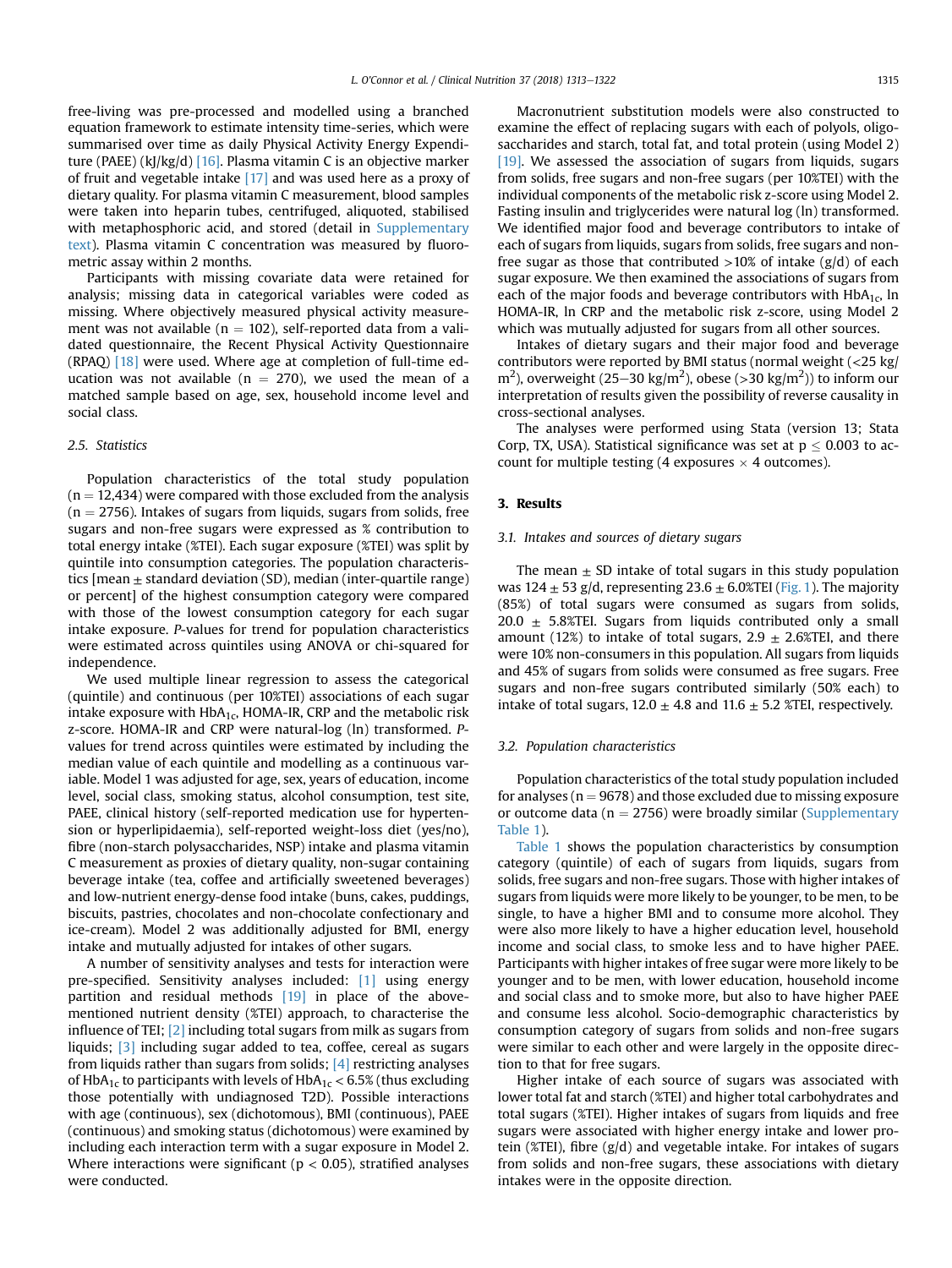<span id="page-4-0"></span>

Fig. 1. Contribution of dietary sources of sugars to intakes of total sugars (%TEI); The Fenland Study, UK ( $n = 9678$ ). Abbreviations: Percent Total Energy Intake, %TEI. Values are: mean  $\pm$  SD (range). \*Milk sugars were not included as an exposure in these analyses as the food frequency questionnaire did not enable determining if milk was consumed as a beverage or in a composite food.

Notably, there was no difference in fruit intake across the consumption categories of sugars from liquids, although those with higher intakes of sugars from liquids had higher plasma vitamin C measurements. Both fruit intake and plasma vitamin C levels were higher in those with higher intakes of sugars from solids and nonfree sugars. Those with higher intakes of free sugars had lower intakes of fruit and lower plasma vitamin C levels.

# 3.3. Metabolic and inflammatory markers

After correction for multiple testing ( $\alpha = 0.003$ ), intake of sugars from liquids (%TEI) was positively associated with ln HOMA-IR [Q5 versus Q1: β-coefficient (95% confidence intervals, 95%CI), 0.11 (0.07,0.15), p-trend < 0.001], ln CRP [0.21 (0.13,0.28), p-trend < 0.001] and the metabolic risk z-score [0.18 (0.13,0.24), p-trend < 0.001] and not significantly associated with  $HbA_{1c}$  [0.00 (-0.01,0.04), ptrend  $= 0.058$ ] (Model 1, [Table 2](#page-6-0)). Adjustment for BMI, TEI and mutual adjustment for sugars (Model 2) attenuated the magnitude of the associations but they remained significantly positively associated. Higher intakes of free sugars were positively associated with ln HOMA-IR and the metabolic risk z-score [Q5 versus Q1:  $\beta$ -coefficient (95%CI), 0.08 (0.04,0.12), p-trend < 0.001 and 0.13 (0.08,0.17), ptrend < 0.001], Model 2. Intakes of sugars from solids and of non-free sugars were inversely associated with ln HOMA-IR when highest consumers (Q5) were compared with lowest consumers (Q1) (Model 1). The association of sugars from solids was attenuated to the null after adjustment for BMI, TEI and mutual adjustment (Model 2). The association of non-free sugars was attenuated slightly but remained significant after further adjustment [ $\beta$ -coefficient (95%CI),-0.07  $(-0.11,-0.03)$ , p-trend = 0.001].

Associations using continuous measures (per 10%TEI) were similar to those using categorical measures and are displayed in [Fig. 2](#page-8-0) (additional detail in Supplementary Table 2).

Estimates were also largely similar when substitution with total fat, total protein and, polyols, oligosaccharides and starch was specified (Supplementary Table 3). This was with the exception of the positive association of sugars from liquids and ln HOMA-IR which was significant only if replacing protein  $\beta$ -coefficient (95%) CI), 0.07 (0.03,0.12)] and the positive association of sugars from liquids and ln CRP which was non-significant only if replacing protein [ $\beta$ -coefficient (95%CI), 0.09 (-0.01,0.19)].

# 3.4. Sensitivity and interaction analyses

Using different methods to adjust for energy intake did not substantially affect the interpretation of the associations (Supplementary Table 4). In other sensitivity analyses (Supplementary Table 5), including total sugars from milk (previously un-categorised) as sugars from liquids or restricting analyses of HbA<sub>1c</sub> to participants with levels <6.5%, did not change the direction, magnitude or significance of the associations. Excluding sugar added to tea, coffee, cereal from sugars from solids, shifted the null association of sugars from solids (per 10%TEI) and all outcomes towards the inverse, making the association with ln HOMA-IR significant [β-coefficient (95%CI),  $-0.04$  ( $-0.06$ ,  $-0.02$ )]. As sugar added to tea, coffee, cereal could not be further differentiated, a conservative a priori decision was made to include it as sugars from solids. However, intakes of tea and coffee were higher than of cereal in the Fenland Study (data not shown), therefore sugar added to tea or coffee is likely to have contributed the larger proportion. Including sugar added to tea, coffee, cereal in sugars from liquids, strengthened the significant positive association of sugars from liquids (per 10%TEI) and all outcomes, including the association of intake of sugars from liquids and  $HbA_{1c}$  which became significant only after this re-categorisation [0.03 (0.01,0.05)].

No significant interactions were evident for any of the sugar exposures with age ( $p > 0.080$ ), sex ( $p > 0.114$ ) or smoking status  $(p \geq 0.071)$ . Interaction terms of BMI with liquid, solid and non-free sugar were significant for  $HbA_{1c}$ , ln HOMA-IR and the metabolic risk z-score (Supplementary Table 6a) and of PAEE with solid and non-free sugars for  $HbA_{1c}$  (Supplementary Table 6b). Stratified analyses by BMI status (normal weight, overweight, obese) or PAEE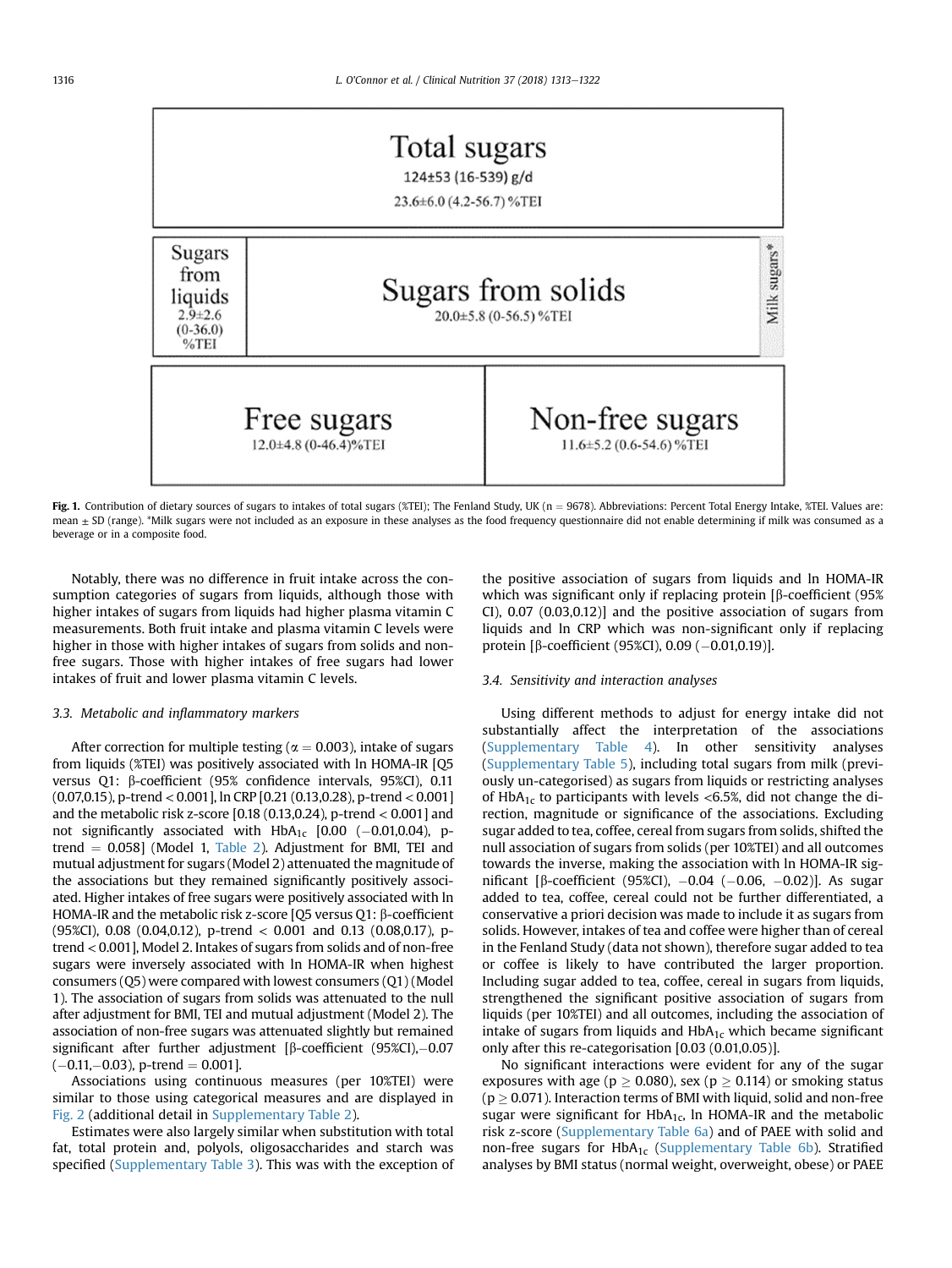# <span id="page-5-0"></span>Table 1

Population characteristics by consumption category (quintile) of each of sugars from liquids, sugars from solids, free sugars and non-free sugars (%TEI); The Fenland Study, UK  $(n = 9678)$ .

|                                                                   | Sugars from liquids |                            | Sugars from solids |                   | Free sugars     |                    | Non-free sugars |                                                                                                                                           |
|-------------------------------------------------------------------|---------------------|----------------------------|--------------------|-------------------|-----------------|--------------------|-----------------|-------------------------------------------------------------------------------------------------------------------------------------------|
|                                                                   | Q <sub>1</sub>      | Q <sub>5</sub>             | Q <sub>1</sub>     | Q <sub>5</sub>    | Q <sub>1</sub>  | Q <sub>5</sub>     | Q <sub>1</sub>  | Q <sub>5</sub>                                                                                                                            |
| Age (year)                                                        | $48.5 \pm 7.2$      | $46.1 \pm 7.5^*$           | $47.3 \pm 7.5$     | $48.2 \pm 7.3^*$  | $48.8 \pm 7.3$  | $46.7 \pm 7.4^*$   | $46.9 \pm 7.4$  | $48.8 \pm 7.3^*$                                                                                                                          |
| Sex, men (%)                                                      | 38.1                | 48.6*                      | 56.6               | $34.3*$           | 39.1            | 52.28*             | 64.9            | $30.8*$                                                                                                                                   |
| Marital status, married (%)                                       | 60.3                | 56.4*                      | 57.9               | 55.7              | 58.8            | 55.5               | 57.5            | 56.4                                                                                                                                      |
| Age at completion of full-time $18.5 \pm 4.1$<br>education (year) |                     | $18.6 \pm 3.7^*$           | $19.1 \pm 4.4$     | $18.6 \pm 4.2$    | $19.0 \pm 4.5$  | $18.2 \pm 3.6^*$   | $18.4 \pm 4.0$  | $18.8 \pm 4.3^*$                                                                                                                          |
| Household income level,<br>$>£40,000$ per year $(\%)$             | 41.1                | $48.8*$                    | 51.2               | 45.0              | 49.0            | $42.1*$            | 43.3            | $49.2*$                                                                                                                                   |
| Social class, managerial &<br>professional occupations (%)        | 48.8                | $52.8*$                    | 55.1               | 53.1              | 56.0            | $47.0*$            | 46.2            | 56.6*                                                                                                                                     |
| Smoking status, current (%)                                       | 15.2                | $13.4*$                    | 18.9               | $12.2*$           | 13.3            | $18.1*$            | 23.3            | $6.8*$                                                                                                                                    |
| Alcohol consumption<br>(units/week)                               | 1.6(0.0,5.2)        | $5.4(1.3,11.9)^{*}$        | 8.5(2.7,24.5)      | $1.8(0,5.6)^*$    | 4.8(1.1, 9.6)   | 4.1 $(0.7, 8.4)^*$ | 6.4(1.4, 14.7)  | $2.7(0.7,7.5)^*$                                                                                                                          |
| BMI (kg/m2)                                                       | $26.9 \pm 5.1$      | $27.1 \pm 4.8^*$           | $27.4 \pm 4.9$     | $26.6 \pm 5.0^*$  | $27.0 \pm 5.0$  | $27.0 \pm 4.9$     | $27.5 \pm 5.0$  | $26.7 \pm 5.0^*$                                                                                                                          |
| PAEE $(k)/kg/d)$                                                  | $52.3 \pm 22.3$     | $55.9 \pm 23.7^*$          | $54.1 \pm 22.8$    | $54.7 \pm 24.1$   | $52.1 \pm 22.1$ | $57.3 \pm 24.6^*$  | $56.1 \pm 24.0$ | $53.7 \pm 22.7^*$                                                                                                                         |
| Dietary exposures                                                 |                     |                            |                    |                   |                 |                    |                 |                                                                                                                                           |
| Energy $(k]/d$ )                                                  | $7816 \pm 2871$     | $8284 \pm 2677$ *          | $8107 + 2784$      | $8037 \pm 2881^*$ | $7217 \pm 2522$ | $9418 \pm 3392^*$  | $9396 \pm 3480$ | $7189 \pm 2317^*$                                                                                                                         |
| Total fat (%TEI)                                                  | $34.7 \pm 6.7$      | $31.4 \pm 5.5^*$           | $36.2 \pm 6.4$     | $29.5 \pm 5.38$   | $33.6 \pm 7.0$  | $33.1 \pm 5.5^*$   | $37.4 \pm 5.6$  | $28.5 \pm 5.0^*$                                                                                                                          |
| Total protein (%TEI)                                              | $18.9 \pm 4.0$      | $17.1 \pm 3.3^*$           | $18.7 \pm 3.9$     | $17.4 \pm 3.7^*$  | $20.5 \pm 3.9$  | $15.5 \pm 2.9^*$   | $16.7 \pm 3.8$  | $19.0 \pm 3.6^*$                                                                                                                          |
| Total carbohydrates (%TEI)                                        | $48.0 \pm 7.6$      | $50.2 \pm 7.3^*$           | $41.6 \pm 6.9$     | $54.8 \pm 5.5^*$  | $44.9 \pm 8.3$  | $52.3 \pm 5.8^*$   | $44.2 \pm 7.3$  | $53.5 \pm 6.2^*$                                                                                                                          |
| Total sugars (%TEI)                                               | $22.2 \pm 6.4$      | $26.6 \pm 6.1^*$           | $16.6 \pm 3.9$     | $31.5 \pm 4.7^*$  | $19.7 \pm 6.5$  | $28.7 \pm 5.2^*$   | $19.4 \pm 5.7$  | $29.7 \pm 5.3^*$                                                                                                                          |
| Sugars from liquids                                               | $0.5 \pm 0.3$       | $7.0 \pm 2.9^*$            | $3.5 \pm 3.2$      | $2.5 \pm 2.5^*$   | $1.5 \pm 1.2$   | $4.9 \pm 4.0^*$    | $3.2 \pm 3.1$   | $2.7 \pm 2.5^*$                                                                                                                           |
| $(\text{\%TEI})$                                                  |                     |                            |                    |                   |                 |                    |                 |                                                                                                                                           |
| Sugars from solids                                                | $21.7\pm6.4$        | $19.5 \pm 5.6^*$           | $13.2 \pm 2.4$     | $28.9 \pm 4.1^*$  | $18.2 \pm 6.6$  | $23.8 \pm 5.5^*$   | $16.1 \pm 5.2$  | $26.9 \pm 5.0^*$                                                                                                                          |
| $(\text{\%TEI})$                                                  |                     |                            |                    |                   |                 |                    |                 |                                                                                                                                           |
| Free sugars (%TEI)                                                | $9.9 \pm 4.7$       | $15.6 \pm 4.9^*$           | $9.4 \pm 4.0$      | $14.3 \pm 6.2^*$  | $6.2 \pm 1.4$   | $19.2 \pm 3.8^*$   | $13.8 \pm 5.7$  | $10.2 \pm 4.1^*$                                                                                                                          |
| Non-free sugars (%TEI)                                            | $12.3 \pm 5.9$      | $10.9 \pm 5.0^*$           | $7.3 \pm 2.4$      | $17.2 \pm 6.5^*$  | $13.6 \pm 6.3$  | $9.8 \pm 4.2^*$    | $5.6 \pm 1.3$   | $19.5 \pm 4.4^*$                                                                                                                          |
| Starch (%TEI)                                                     | $24.7 \pm 6.2$      | $22.0 \pm 4.9^*$           | $24.3 \pm 6.5$     | $21.3 \pm 4.6^*$  | $24.2 \pm 6.6$  | $21.7 \pm 4.6^*$   | $23.8 \pm 5.7$  | $22.1 \pm 5.1^*$                                                                                                                          |
| Fibre, NSP $(g/d)$                                                | $18.0 \pm 7.7$      | $16.8 \pm 6.7^*$           | $15.3 \pm 6.5$     | $20.1 \pm 8.4^*$  | $18.0 \pm 8.2$  | $17.0 \pm 6.9^*$   | $15.2 \pm 6.3$  | $21.0 \pm 8.5^*$                                                                                                                          |
| Fruit $(g/d)$                                                     | $247 \pm 223$       | $247 \pm 217$              | $118 \pm 88$       | $432 \pm 305^*$   | $278 \pm 246$   | $218 \pm 200^*$    | $89 \pm 74$     | $485\pm290^*$                                                                                                                             |
| Vegetables $(g/d)$                                                | $270 \pm 168$       | $256 \pm 132^*$            | $241 \pm 128$      | $287 \pm 180^*$   | $292 \pm 187$   | $243 \pm 130^*$    | $224 \pm 117$   | $313 \pm 190^*$                                                                                                                           |
| Total fish $(g/d)$                                                | $42 \pm 38$         | $42 \pm 35^*$              | $46 \pm 42$        | $39 \pm 31$ *     | $48 \pm 41$     | $37 \pm 30^*$      | $42 \pm 40$     | $43 \pm 33$                                                                                                                               |
| Red meat & processed<br>meat $(g/d)$                              | $53 \pm 43$         | $53 \pm 37^{*}$            | $68 \pm 51$        | $39 \pm 31^{*}$   | $55 \pm 48$     | $54 \pm 36$        | $72 \pm 49$     | $37 \pm 30^*$                                                                                                                             |
| SSB(g/d)                                                          | $4 \pm 7$           | $130 \pm 173$ <sup>*</sup> | $52 \pm 122$       | $35 \pm 90^*$     | $9 \pm 19$      | $110 \pm 172^*$    | $75 \pm 145$    | $27 \pm 73^{*}$                                                                                                                           |
| Fruit juice $(g/d)$                                               | $7 \pm 10$          | $116 \pm 123$ <sup>*</sup> | $54 \pm 78$        | $53 \pm 78^*$     | $29 \pm 42$     | $82 \pm 111^*$     | $51 \pm 76$     | $58 \pm 82^{*}$                                                                                                                           |
| Plasma vitamin C (µmol/L)                                         | $63.9 \pm 23.1$     | $70.9 \pm 21.1^*$          | $63.4 \pm 22.1$    | $71.7 \pm 21.2^*$ | $68.3 \pm 21.8$ | $65.8 \pm 22.4^*$  | $58.7 \pm 23.2$ | $75.3 \pm 19.2^*$                                                                                                                         |
| <b>Outcomes</b>                                                   |                     |                            |                    |                   |                 |                    |                 |                                                                                                                                           |
| HbA <sub>1</sub> c $(\%)$                                         | 5.5(5.3.5.7)        | $5.5(5.3.5.7)^*$           | 5.5(5.3.5.7)       | 5.5(5.3,5.7)      | 5.5(5.3,5.7)    | 5.5(5.3.5.7)       | 5.5(5.3,5.8)    | $5.5(5.3.5.7)^*$                                                                                                                          |
| HOMA-IR                                                           | 1.2(0.8, 1.7)       | 1.2(0.8, 2.0)              | 1.3(0.8, 2.0)      | $1.1(0.7,1.7)^*$  | 1.1(0.8, 1.7)   | 1.3(0.8, 2.0)      | 1.4(0.9, 2.2)   | $1.4(0.9,2.2)^{*}$                                                                                                                        |
| $CRP$ (mg/L)                                                      |                     |                            |                    |                   |                 |                    |                 | 1.34 (0.55,3.23) 1.48 (0.62,3.41) 1.57 (0.65,3.55) 1.28 (0.53,3.06)* 1.39 (0.60,3.27) 1.50 (0.63,3.33) 1.65 (0.65,3.55) 1.26 (0.52,3.06)* |
| Metabolic risk z score                                            | $-0.05 \pm 1.0$     | $0.08 \pm 1.00^*$          | $0.16 \pm 1.1$     | $-0.12 \pm 0.96$  | $-0.06 \pm 1.0$ | $0.11 \pm 0.97^*$  | $0.26 \pm 1.1$  | $-0.16 \pm 0.98^*$                                                                                                                        |

\* Significant p for trend (<0.05) estimated across all five consumption categories (Q1 through Q5) using ANOVA or chi-square test for independence.

Values are: mean  $\pm$  SD, median (inter-quartile range) or %.

SSB include soft drinks and fruit squash/juice drink.

Metabolic risk z score: derived by summing the z-scores of the following continuous indices: waist circumference, systolic blood pressure + diastolic blood pressure, 2 h plasma glucose, fasting insulin, inverted fasting HDL cholesterol, and triglycerides.

Abbreviations: C-Reactive Protein, CRP; Glycated Haemoglobin, HbA1c; Homeostasis Model Assessment of Insulin Resistance, HOMA-IR; Non-Starch Polysaccharide, NSP; Percent Total Energy Intake, %TEI; Physical Activity Energy Expenditure, PAEE; Quintiles, Q; Sugar Sweetened beverages, SSB.

(below/above median) was largely consistent with one exception.; the positive association of sugars from liquids and ln HOMA-IR was stronger in obese participants [b-coefficient (95%CI), per 10%TEI: 0.14 (0.04,0.40)] than those who were of normal weight or overweight  $[0.04 (-0.03,0.10)]$ . This did not change the overall interpretation of findings.

# 3.5. Individual components of the metabolic risk z-score

Intakes of sugars from liquids and of free sugars (per 10%TEI) were significantly (after correction for multiple testing,  $p \leq 0.0017$ ) associated with higher fasting insulin, lower HDL cholesterol and higher triglycerides [\(Table 3\)](#page-8-0). Intakes of sugars from solids and non-free sugars were associated with lower HDL cholesterol [per 10%TEI, Model 2: β-coefficient (95%CI),  $-0.04$  ( $-0.05$ ,  $-0.03$ ) and  $-0.03$  ( $-0.05$ ,  $-0.01$ ) respectively]. Intake of non-free sugars was associated with lower 2-h plasma glucose  $[-0.13]$  $(-0.20, -0.05)$ ] and fasting insulin  $[-0.05 (-0.07, -0.02)]$ .

## 3.6. Food and beverage contributors

Different foods and beverages contributed to intakes of each of the sugar intake exposures ([Table 4](#page-9-0)). Sugars (per 10%TEI) in fruit, vegetables, dairy products and egg dishes, cakes, biscuits and confectionary, and fruit squash/juice drinks were not significantly (after correcting for multiple testing,  $p \leq 0.003$ ) associated with any outcome in analyses adjusted for potential confounders, including BMI, energy intake, dietary quality and mutually adjusted for sugar from all other sources (Model 2, [Table 4\)](#page-9-0). Sugar added to tea, coffee, cereal was significantly positively associated with all outcomes. Sugars (per 10%TEI) in 100% fruit juice [0.16 (0.06,0.25)] and other non-alcoholic beverages [0.13 (0.03,0.23)] were positively associated with the metabolic risk z-score.

Sugars from alcoholic beverages contributed  $>10\%$  of intake (g/ d) of sugars from liquids. Due to collinearity with alcohol consumption (units/week) in this dataset, we were unable to examine the association with metabolic and inflammatory markers.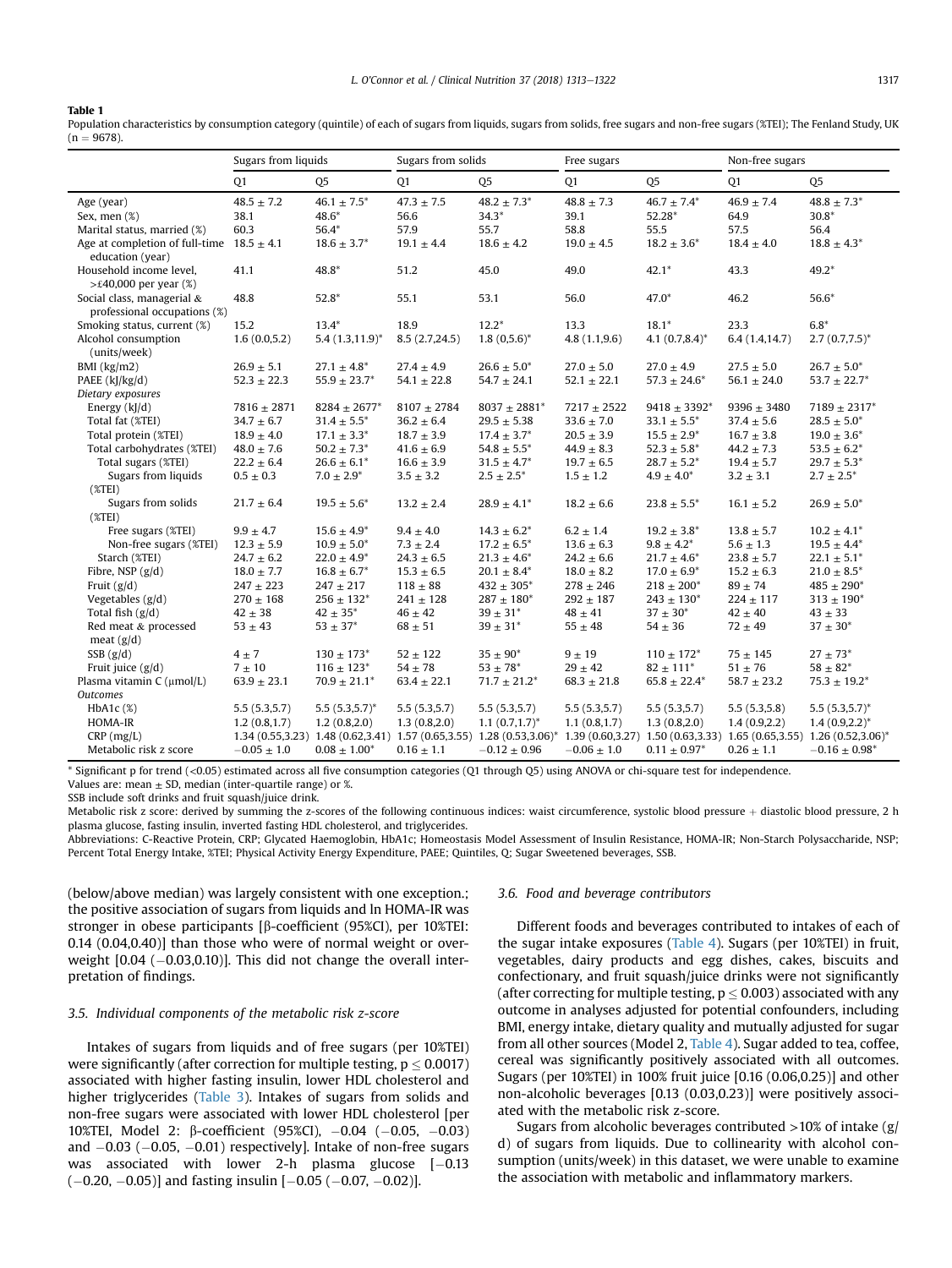#### <span id="page-6-0"></span>Table 2

The association of intakes of sugars from liquids, sugars from solids, free sugars and non-free sugars (%TEI) and metabolic  $\&$  inflammatory markers using multiple linear regression: The Fenland Study, UK  $(n = 9678)$ .

|                     |         | Sugars from liquids |                           |                           |                          |                              |          |
|---------------------|---------|---------------------|---------------------------|---------------------------|--------------------------|------------------------------|----------|
|                     |         | 01<br>$n = 1936$    | 02<br>$n = 1936$          | <b>Q3</b><br>$n = 1935$   | <b>Q4</b><br>$n = 1936$  | Q <sub>5</sub><br>$n = 1935$ | p-trend* |
| Intake range (%TEI) |         | $0 - 0.9$           | $0.9 - 1.9$               | $1.9 - 2.8$               | $2.8 - 4.3$              | $4.3 - 36.0$                 |          |
| HbA1c               | Model 1 | ref                 | $-0.02$ ( $-0.04,0.01$ )  | $-0.02$ ( $-0.04, 0.01$ ) | $-0.02$ ( $-0.04,0.01$ ) | $0.02 (-0.01, 0.04)$         | 0.058    |
| (%)                 | Model 2 | ref                 | $-0.02$ ( $-0.04, 0.01$ ) | $-0.02$ ( $-0.05,0.01$ )  | $-0.02$ ( $-0.05,0.00$ ) | $0.00 (-0.02, 0.03)$         | 0.393    |
| ln                  | Model 1 | ref                 | $0.03(-0.00.0.07)$        | $0.04 (-0.00, 0.07)$      | $0.09(0.05,0.13)$ **     | $0.11(0.07,0.15)$ **         | < 0.001  |
| HOMA-IR             | Model 2 | ref                 | 0.03(0.00.0.06)           | $0.02$ (-0.01,0.06)       | $0.07(0.03,0.10)$ **     | $0.06(0.03.0.10)$ **         | < 0.001  |
| In CRP              | Model 1 | ref                 | $0.04 (-0.03, 0.12)$      | $0.05 (-0.02, 0.13)$      | $0.13(0.06, 0.21)$ **    | $0.21(0.13,0.28)$ **         | < 0.001  |
| (mg/L)              | Model 2 | ref                 | $0.04 (-0.03, 0.11)$      | $0.04 (-0.03, 0.11)$      | 0.10(0.03,0.17)          | $0.14(0.06, 0.21)$ **        | < 0.001  |
| Metabolic           | Model 1 | ref                 | $0.00 (-0.05, 0.06)$      | 0.06(0.01, 0.12)          | $0.12(0.06, 0.17)$ **    | $0.18(0.13,0.24)$ **         | < 0.001  |
| risk z score        | Model 2 | ref                 | $0.01 (-0.03, 0.05)$      | 0.05(0.01, 0.09)          | $0.08(0.03,0.12)$ **     | $0.11(0.07,0.15)$ **         | < 0.001  |
|                     |         |                     |                           |                           |                          |                              |          |
|                     |         | Free sugars         |                           |                           |                          |                              |          |
|                     |         | O <sub>1</sub>      | 02                        | O <sub>3</sub>            | <b>Q4</b>                | Q <sub>5</sub>               | p-trend* |
|                     |         | $n = 1936$          | $n = 1935$                | $n = 1936$                | $n = 1935$               | $n = 1935$                   |          |
| Intake range (%TEI) |         | $0.5 - 8.0$         | $8.0 - 10.4$              | $10.4 - 12.6$             | $12.6 - 15.5$            | $15.5 - 46.4$                |          |
| HbA1c               | Model 1 | ref                 | $-0.01$ ( $-0.04,0.02$ )  | $-0.00$ ( $-0.03,0.02$ )  | $0.03(-0.00, 0.05)$      | $0.00 (-0.03, 0.03)$         | 0.388    |
| (%)                 | Model 2 | ref                 | $-0.01$ ( $-0.03,0.02$ )  | $0.00 (-0.02, 0.03)$      | $0.03(-0.00, 0.05)$      | $0.00 (-0.03, 0.03)$         | 0.303    |
| ln.                 | Model 1 | ref                 | $0.03(-0.01.0.07)$        | 0.05(0.01, 0.09)          | 0.05(0.01,0.09)          | $0.07(0.02,0.11)$ **         | 0.002    |
| HOMA-IR             | Model 2 | ref                 | 0.04(0.01,0.07)           | $0.07(0.04,0.10)$ **      | $0.06(0.02,0.09)$ **     | $0.08(0.04, 0.12)$ **        | < 0.001  |
| In CRP              | Model 1 | ref                 | $-0.00$ ( $-0.08,0.07$ )  | $-0.02$ ( $-0.09,0.06$ )  | $0.04 (-0.04, 0.11)$     | $0.08(-0.01, 0.16)$          | 0.051    |
| (mg/L)              | Model 2 | ref                 | $0.01 (-0.06, 0.08)$      | $0.01 (-0.06, 0.08)$      | $0.05 (-0.03, 0.12)$     | 0.10(0.02,0.18)              | 0.012    |
| Metabolic           | Model 1 | ref                 | $0.03(-0.02,0.08)$        | $0.03(-0.02,0.08)$        | $0.06(-0.00, 0.11)$      | $0.11(0.04,0.17)$ **         | < 0.001  |

\*p-trend was estimated by including the median value of each quintile as a continuous variable.

Values are b-coefficients (95% confidence intervals).

Model 1 was adjusted for age, sex, years of education, income level, social class, smoking status, alcohol consumption (units/week), test site, PAEE, clinical history (selfreported hypertension or use of anti-hypertensive medication or self-reported hyperlipidaemia or use of lipid lowering medication), weight-loss diet, fibre (NSP) intake, plasma vitamin C measurement, non-sugar containing beverage intake (tea, coffee, artificially sweetened beverages) and low-nutrient energy-dense food intake (buns, cakes, puddings, biscuits, pastries, chocolate and non-chocolate confectionary and ice-cream).

Model 2 was additionally adjusted for BMI, total energy intake and sugars (sugars from liquids were additionally adjusted for sugars from solids and vice versa, and free sugars were additionally adjusted for non-free sugars and vice versa).

Estimates after adjustment for BMI and total energy intake without adjustment for sugars, did not differ from the most adjusted model. Metabolic risk z score: derived by summing the z-scores of the following continuous indices: waist circumference, systolic blood pressure + diastolic blood pressure, 2 h plasma glucose, fasting insulin, inverted fasting HDL cholesterol, and triglycerides.

\*\*Significant after correction for multiple testing,  $p \leq 0.003$ .

Abbreviations: C-Reactive Protein, CRP; Glycated Haemoglobin, HbA1c; Homeostasis Model Assessment of Insulin Resistance, HOMA-IR; Non-Starch Polysaccharide, NSP; Percent Total Energy Intake, %TEI; Physical Activity Energy Expenditure, PAEE; Quintiles, Q.

# 3.7. Other analyses

Participants classified as obese reported consuming less sugars from solids, non-free sugars, fruit, fruit juice, and alcoholic beverages, and more sugars from liquids, dairy products and egg dishes, fruit squash/juice drinks and non-alcoholic beverages than normal weight individuals (Supplementary Table 7). There was no significant trend in consumption of free sugars or of sugar added to tea, coffee, cereal across BMI categories.

# 4. Discussion

## 4.1. Summary of findings

Intakes of sugars from liquids and of free sugars were adversely associated with glycaemia and inflammatory makers. In contrast, intakes of sugars from solids and non-free sugars were either inversely, or not, associated with individual markers. Associations were similar whether sugars were replaced with fat; protein; polyols, oligosaccharides and starch; or a combination of macronutrients. Examining the major food and beverage contributors to sugar intakes indicated that the positive associations reported for free sugars were explained by the contribution of beverages to free sugar intake. Moreover, sugars from foods were not associated with glycaemia and inflammatory markers irrespective of whether they were free or non-free sugars.

## 4.2. Current findings in context

There are few data with which to compare our results. In keeping with our findings of a positive association of sugars from liquids and adverse metabolic markers, a study of American adults reported a positive association of sugar intake from beverages and mortality risk along with an inverse association of sugars from foods [\[20\]](#page-10-0). A second study of Canadian youth at risk of obesity reported an association of added sugars from liquid sources but not solid sources with higher fasting glucose and insulin levels [\[21\].](#page-10-0)

Our findings are in line with the substantial evidence for sugarsweetened beverage intake and adverse metabolic outcomes  $[8,22-27]$  $[8,22-27]$  $[8,22-27]$ . Previous studies have reported different associations for different sweet beverages [\[9,28\]](#page-10-0) including both positive [\[29,30\]](#page-10-0) and null associations [\[31,32\]](#page-10-0) for fruit juice intake. We observed significant positive associations for sugars from fruit juice and other nonalcoholic beverages, and a non-significant trend toward positive associations for sugars from fruit squash/juice drinks, which could possibly be explained by there being fewer consumers of fruit squash/juice drinks ( $n = 5135$ ) than fruit juice consumers  $(n = 7922)$ . The consistent findings for all non-alcoholic beverages in this study may be because we examined only the sugar intake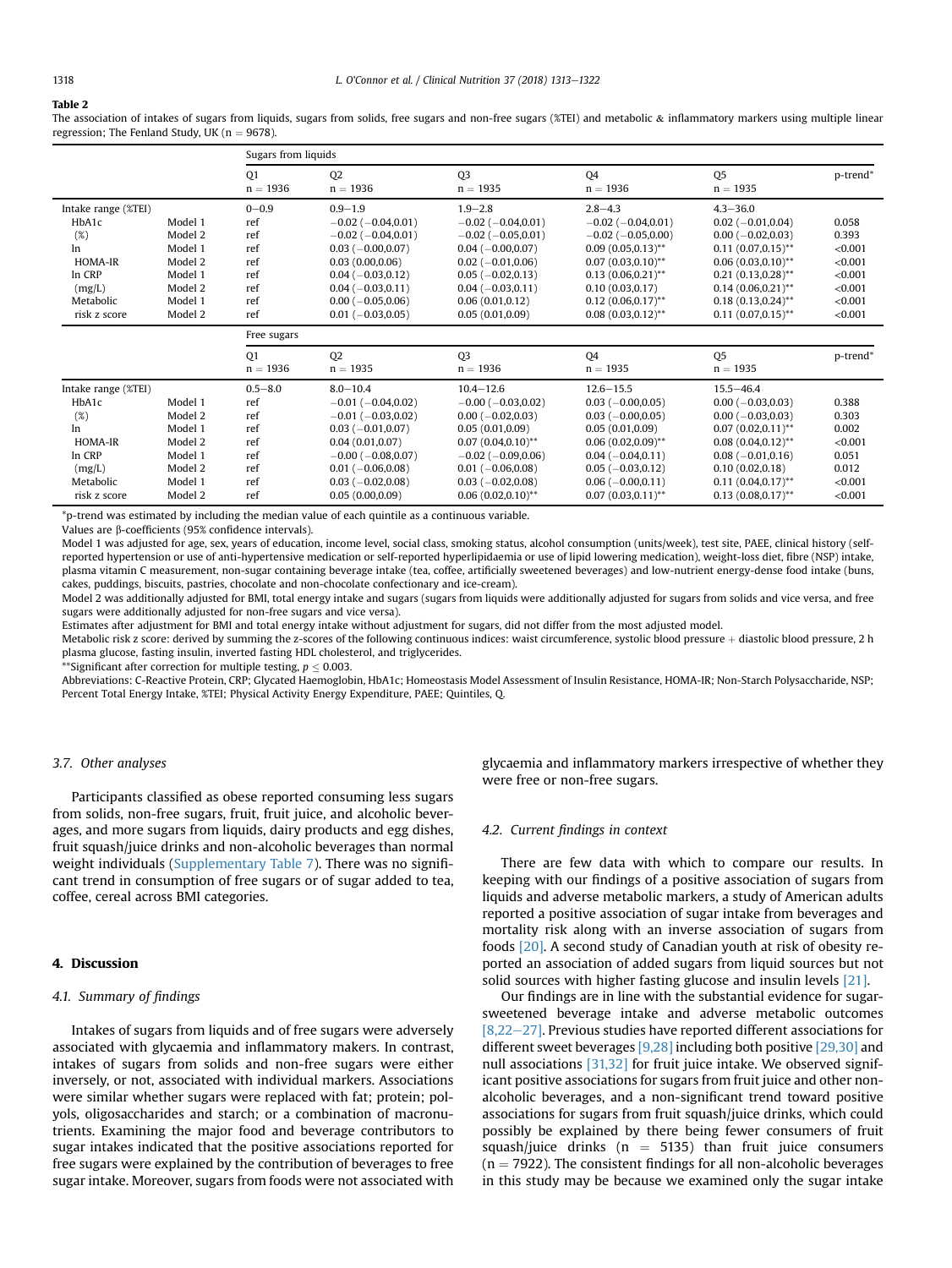| Sugars from solids                                                   |                                                                                                                                                                                                                                       |                                                                                                                                                                                                                                |                                                                                                                                                                                                                                      |                                                                                                                                                                                                                                                      |                                                                        |  |  |
|----------------------------------------------------------------------|---------------------------------------------------------------------------------------------------------------------------------------------------------------------------------------------------------------------------------------|--------------------------------------------------------------------------------------------------------------------------------------------------------------------------------------------------------------------------------|--------------------------------------------------------------------------------------------------------------------------------------------------------------------------------------------------------------------------------------|------------------------------------------------------------------------------------------------------------------------------------------------------------------------------------------------------------------------------------------------------|------------------------------------------------------------------------|--|--|
| 01<br>$n = 1936$                                                     | <b>Q2</b><br>$n = 1936$                                                                                                                                                                                                               | O <sub>3</sub><br>$n = 1935$                                                                                                                                                                                                   | 04<br>$n = 1936$                                                                                                                                                                                                                     | Q <sub>5</sub><br>$n = 1935$                                                                                                                                                                                                                         | p-trend*                                                               |  |  |
| $2.4 - 15.9$<br>ref<br>ref<br>ref<br>ref<br>ref<br>ref<br>ref<br>ref | $16.0 - 18.9$<br>$-0.03$ ( $-0.06$ , $-0.01$ )<br>$-0.02$ ( $-0.05,0.00$ )<br>$-0.02$ ( $-0.06,0.02$ )<br>$0.01(-0.02.0.04)$<br>$-0.04(-0.11.0.04)$<br>$0.01 (-0.06, 0.08)$<br>$-0.06$ ( $-0.11, -0.00$ )<br>$-0.01$ ( $-0.05,0.03$ ) | $19.0 - 21.6$<br>$-0.01$ ( $-0.04,0.02$ )<br>$0.00 (-0.02, 0.03)$<br>$-0.04(-0.08,0.00)$<br>$0.00(-0.03.0.04)$<br>$-0.06(-0.14.0.02)$<br>$-0.00$ ( $-0.07,0.07$ )<br>$-0.07$ ( $-0.13$ , $-0.02$ )<br>$-0.02$ ( $-0.06,0.02$ ) | $21.6 - 24.8$<br>$-0.04(-0.06,-0.01)$<br>$-0.02$ ( $-0.05,0.01$ )<br>$-0.08$ ( $-0.12,-0.04$ )**<br>$-0.02$ ( $-0.05.0.02$ )<br>$-0.03(-0.10,0.05)$<br>$0.06(-0.01,0.14)$<br>$-0.07$ ( $-0.13,-0.02$ )<br>$0.02 (-0.03, 0.06)$       | $24.8 - 56.5$<br>$-0.02$ ( $-0.04, 0.01$ )<br>$0.01 (-0.02, 0.04)$<br>$-0.08$ ( $-0.12$ , $-0.04$ )**<br>$-0.02$ ( $-0.06.0.02$ )<br>$-0.09$ ( $-0.17, -0.01$ )<br>$0.00 (-0.07, 0.08)$<br>$-0.08$ ( $-0.13,-0.02$ )<br>$0.01 (-0.04, 0.05)$         | 0.357<br>0.445<br>< 0.001<br>0.109<br>0.067<br>0.601<br>0.014<br>0.474 |  |  |
| Non-free sugars                                                      |                                                                                                                                                                                                                                       |                                                                                                                                                                                                                                |                                                                                                                                                                                                                                      |                                                                                                                                                                                                                                                      |                                                                        |  |  |
| 01<br>$n = 1936$                                                     | 02<br>$n = 1935$                                                                                                                                                                                                                      | Q <sub>3</sub><br>$n = 1936$                                                                                                                                                                                                   | 04<br>$n = 1935$                                                                                                                                                                                                                     | Q <sub>5</sub><br>$n = 1935$                                                                                                                                                                                                                         | p-trend*                                                               |  |  |
| $0.6 - 7.3$<br>ref<br>ref<br>ref<br>ref<br>ref<br>ref<br>ref<br>ref  | $7.3 - 9.6$<br>$-0.02$ ( $-0.04, 0.01$ )<br>$-0.01(-0.04,0.01)$<br>$-0.03(-0.07,0.01)$<br>$-0.02$ ( $-0.06,0.01$ )<br>$0.00 (-0.07, 0.08)$<br>$0.01 (-0.06, 0.08)$<br>$-0.03$ ( $-0.08,0.03$ )<br>$-0.02$ ( $-0.06, 0.02$ )           | $9.6 - 11.9$<br>$-0.03$ ( $-0.06,-0.00$ )<br>$-0.02$ ( $-0.05,0.01$ )<br>$-0.03(-0.07,0.01)$<br>$-0.02$ ( $-0.05,0.01$ )<br>$0.01 (-0.07, 0.08)$<br>$0.03(-0.05,0.10)$<br>$-0.03$ ( $-0.09,0.02$ )<br>$-0.02$ ( $-0.06,0.03$ ) | $11.9 - 15.2$<br>$-0.02$ ( $-0.05,0.01$ )<br>$-0.01$ ( $-0.04,0.02$ )<br>$-0.07$ ( $-0.11, -0.03$ )**<br>$-0.04(-0.07,-0.00)$<br>$-0.04(-0.12,0.04)$<br>$0.01 (-0.06, 0.09)$<br>$-0.07$ ( $-0.13$ , $-0.02$ )<br>$-0.03(-0.08,0.01)$ | $15.2 - 54.6$<br>$-0.03$ ( $-0.06, 0.00$ )<br>$-0.01$ ( $-0.05,0.02$ )<br>$-0.09$ ( $-0.13$ , $-0.05$ )**<br>$-0.07$ ( $-0.11,-0.03$ )**<br>$-0.03$ ( $-0.12,0.06$ )<br>$0.00 (-0.08, 0.09)$<br>$-0.04$ ( $-0.10,0.02$ )<br>$-0.03$ ( $-0.08,0.02$ ) | 0.127<br>0.616<br>< 0.001<br>0.001<br>0.719<br>0.999<br>0.122<br>0.306 |  |  |

from foods and beverages. This prevents errors arising from grouping beverages with different amounts of sugar per serving and ensures that beverage exposures are comparable e.g. for portion size.

Estimated intake of free sugars was positively associated with HOMA-IR and metabolic risk; however the associations were limited to free sugars from 100% fruit juice and other non-alcoholic beverages. Restriction of intakes of free sugars is advocated in dietary guidelines [\[1,5\]](#page-10-0) as they are usually contained in energy dense nutrient poor foods and are associated with obesity through their contribution to energy intake. Our findings are consistent with these recommendations, but they specifically support a focus on sugars from liquids in terms of preventing potential adverse metabolic risk.

Milk sugars were not comprehensively evaluated in these analyses as we were unable to discern whether milk was consumed as a beverage or as part of a food. In sensitivity analyses we included total sugars from milk as sugars from liquids and highlighted the possibility of an inverse association with HOMA-IR, CRP and the metabolic risk. Given these results and the inverse associations reported for certain dairy product intake and metabolic diseases including type 2 diabetes  $[33-35]$  $[33-35]$ , this association warrants further investigation.

# 4.3. Mechanisms

The biological mechanisms by which sugars consumed from beverages may adversely affect metabolic and inflammatory markers are unknown. Given that there are no chemical differences between these sugars and sugars found in foods, we hypothesise that the adverse metabolic profile with sugars from liquids may relate to the large quantity of rapidly absorbable sugars that can be consumed in a relatively short period of time, similar to the hypothesis previously proposed for sugar-sweetened beverages and adverse metabolic outcomes [\[24\].](#page-10-0) A second hypothesis is that monoand di-saccharides (other than lactose) may have adverse metabolic effects but the effect of sugar in food is offset by the co-assimilation of other nutrients and compounds e.g. fibre. Our analyses provides some evidence to support this hypothesis as fibre intakes were significantly higher (+5 g/d) in the highest quintile of sugar from solids and non-free sugars intake compared with the lowest.

## 4.4. Strengths and limitations

The Fenland Study was designed to be representative of the Cambridgeshire region, and population characteristics are congruent with the region's demographic characteristics. However, the sample is somewhat healthier than the England average, in particular for obesity and healthy eating [\[36\].](#page-10-0) The Fenland Study is a well-phenotyped study with a wide range of socio-demographic, dietary, physical activity, general health, anthropometric, metabolic and inflammatory marker data available including objectively measured physical activity and plasma vitamin C. Although we cannot rule out residual confounding, the availability of detailed data enable the comprehensive adjustment for confounders and to account for biases from participants reporting non-typical diets e.g. those with hypertension and hyperlipidaemia (post-diagnosis changes) and those who reported being on a weight-loss diet. Furthermore, there was no indication of selection bias in these analyses as population characteristics of participants included and excluded from the analyses were broadly similar.

Due to the cross-sectional study design we cannot determine the direction of the associations. It is possible that participants classified as obese (and therefore at higher risk of metabolic risk) preferentially consume more sugary foods. In this study, no clear trend emerged to suggest obese participants report consuming more sugary foods leading us to hypothesise that reverse causation is not a likely explanation for our findings. However, we cannot rule out the possibility that there may be possible selective underreporting of sugary food intake among obese participants, and if so, it would likely have attenuated the results towards the null resulting in an underestimation of the associations.

A benefit of using FFQ-derived intake data for these analyses is that FFQs rank individuals well according to habitual intake.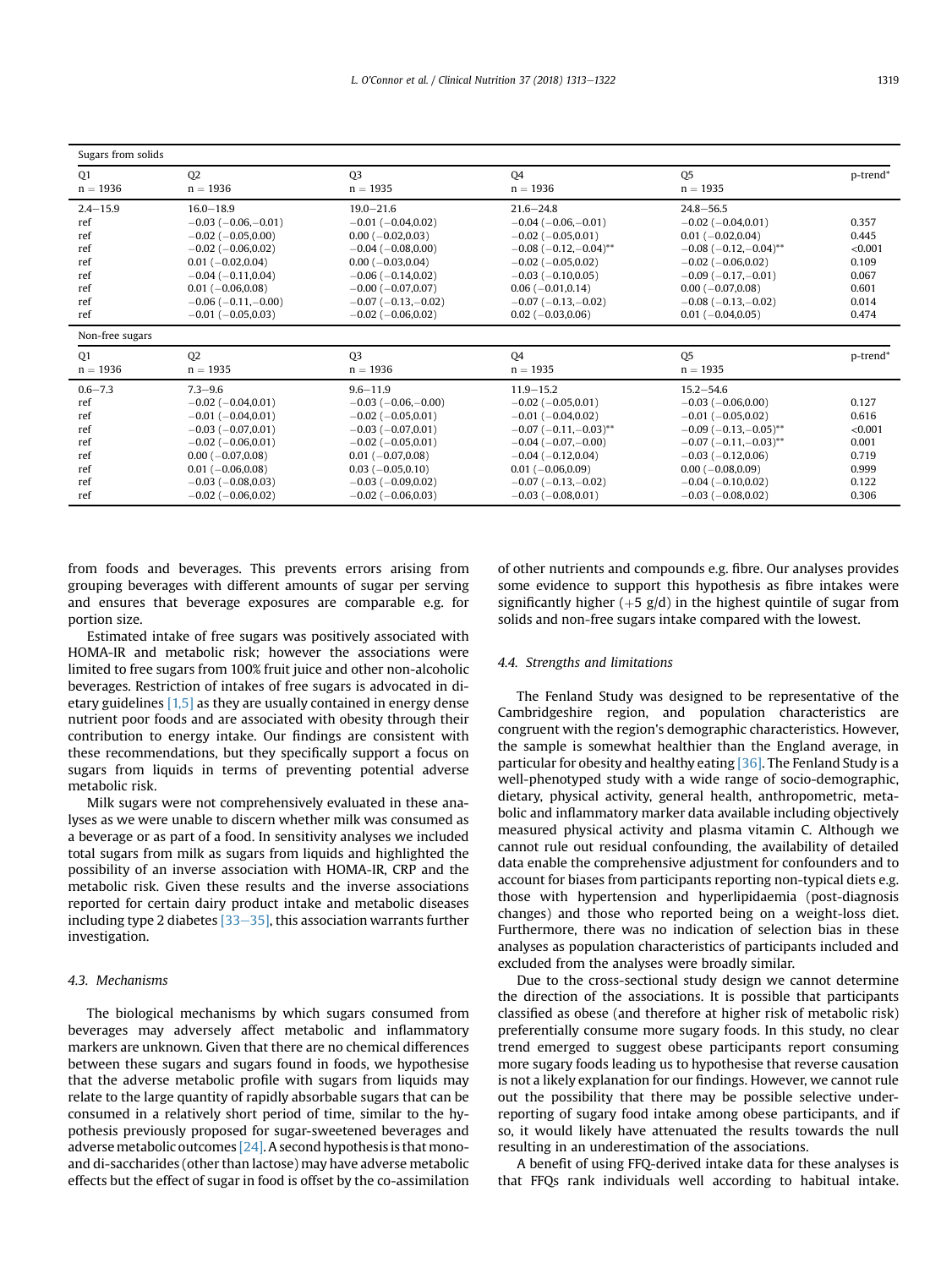<span id="page-8-0"></span>

Fig. 2. The association of intakes of sugars (per 10%TEI) and metabolic & inflammatory markers using multiple linear regression; the Fenland Study, UK (n = 9678). Values are  $\beta$ coefficients (95% confidence intervals). Adjusted for age, sex, years of education, income level, social class, smoking status, alcohol consumption (units/week), test site, PAEE, clinical history (self-reported hypertension or use of anti-hypertensive medication or self-reported hyperlipidaemia or use of lipid lowering medication), weight-loss diet, fibre (NSP) intake, plasma vitamin C measurement, non-sugar containing beverage intake (tea, coffee, artificially sweetened beverages), low-nutrient energy-dense food intake (buns, cakes, puddings, biscuits, pastries, chocolate and non-chocolate confectionary and ice-cream), BMI, total energy intake and mutually adjusted for sugars (Model 2). A Significant after correction for multiple testing,  $p \le 0.003$ . Metabolic risk z score: derived by summing the z-scores of the following continuous indices: waist circumference, systolic blood pressure + diastolic blood pressure, 2 h plasma glucose, fasting insulin, inverted fasting HDL cholesterol, and triglycerides; Abbreviations: C-Reactive Protein, CRP; Glycated Haemoglobin, HbA1c; Homeostasis Model Assessment of Insulin Resistance, HOMA-IR; Non-Starch Polysaccharides, NSP; Percent total energy intake, %TEI; Physical Activity Energy Expenditure, PAEE.

#### Table 3

The association of intakes of sugars from liquids, sugars from solids, free sugars and non-free sugars (%TEI) and individual components of the metabolic risk z score using multiple linear regression; The Fenland Study, UK ( $n = 9768$ ).

|                                   | Sugars from liquids            | Sugars from solids         | Free sugars                | Non-free sugars                      |
|-----------------------------------|--------------------------------|----------------------------|----------------------------|--------------------------------------|
| Mean (range), <i>%</i> TEI        | $2.9(0-36.0)$<br>per 10%TEI    | $20.6(2.4 - 56.5)$         | $12.0(0.5 - 46.4)$         | $11.5(0.6 - 54.6)$                   |
| Waist circumference (cm)          | $0.28(-0.15,0.71)$             | $-0.21(-0.44, 0.01)$       | $0.15(-0.13,0.43)$         | $-0.32$ ( $-0.60$ , $-0.05$ )        |
| Systolic blood pressure (mmHg)    | $1.81(0.73, 2.89)^*$           | $-0.07(-0.64, 0.49)$       | $0.43(-0.27,1.12)$         | $0.22(-0.47,0.90)$                   |
| Diastolic blood pressure (mmHg)   | $1.29(0.57, 2.02)^*$           | $-0.28$ ( $-0.66, 0.10$ )  | $0.31(-0.15,0.77)$         | $-0.18$ ( $-0.63,0.28$ )             |
| 2 h plasma glucose (mmol/l)       | 0.16(0.04, 0.28)               | $-0.08$ ( $-0.15,-0.02$ )  | $0.07(-0.01, 0.15)$        | $-0.13$ ( $-0.20,-0.05$ )*           |
| In Fasting insulin $(\rho mol/l)$ | $0.04(0.02,0.08)^*$            | $-0.01$ ( $-0.03,0.01$ )   | $0.05(0.02,0.07)^*$        | $-0.05$ ( $-0.07,-0.02$ )*           |
| HDL cholesterol (mmol/l)          | $-0.04$ ( $-0.07$ , $-0.02$ )* | $-0.04$ ( $-0.05,-0.03$ )* | $-0.05$ ( $-0.06,-0.03$ )* | $-0.03$ ( $-0.05,-0.01$ <sup>*</sup> |
| In Triglycerides (mmol/l)         | $0.07(0.01, 0.13)^*$           | $0.01 (-0.02, 0.02)$       | $0.06(0.04, 0.09)^*$       | $-0.02$ ( $-0.05,0.00$ )             |

Values are β-coefficients (95% confidence intervals).

Adjusted for age, sex, years of education, income level, social class, smoking status, alcohol consumption (units/week), test site, PAEE, clinical history (self-reported hypertension or use of anti-hypertensive medication or self-reported hyperlipidaemia or use of lipid lowering medication), weight-loss diet, fibre (NSP) intake, plasma vitamin C measurement, non-sugar containing beverage intake (tea, coffee, artificially sweetened beverages), low-nutrient energy-dense food intake (buns, cakes, puddings, biscuits, pastries, chocolate and non-chocolate confectionary and ice-cream), BMI, total energy intake and mutually adjusted for sugars (Model 2).

Metabolic risk z score: derived by summing the z-scores of the following continuous indices: waist circumference, systolic blood pressure + diastolic blood pressure, 2 h plasma glucose, fasting insulin, inverted fasting HDL cholesterol, and triglycerides.

\*Significant after correction for multiple testing,  $p \leq 0.0017$ .

Abbreviations: C-Reactive Protein, CRP; Glycated Haemoglobin, HbA1c; Homeostasis Model Assessment of Insulin Resistance, HOMA-IR; Non-Starch Polysaccharide, NSP; Percent Total Energy Intake, %TEI; Physical Activity Energy Expenditure, PAEE.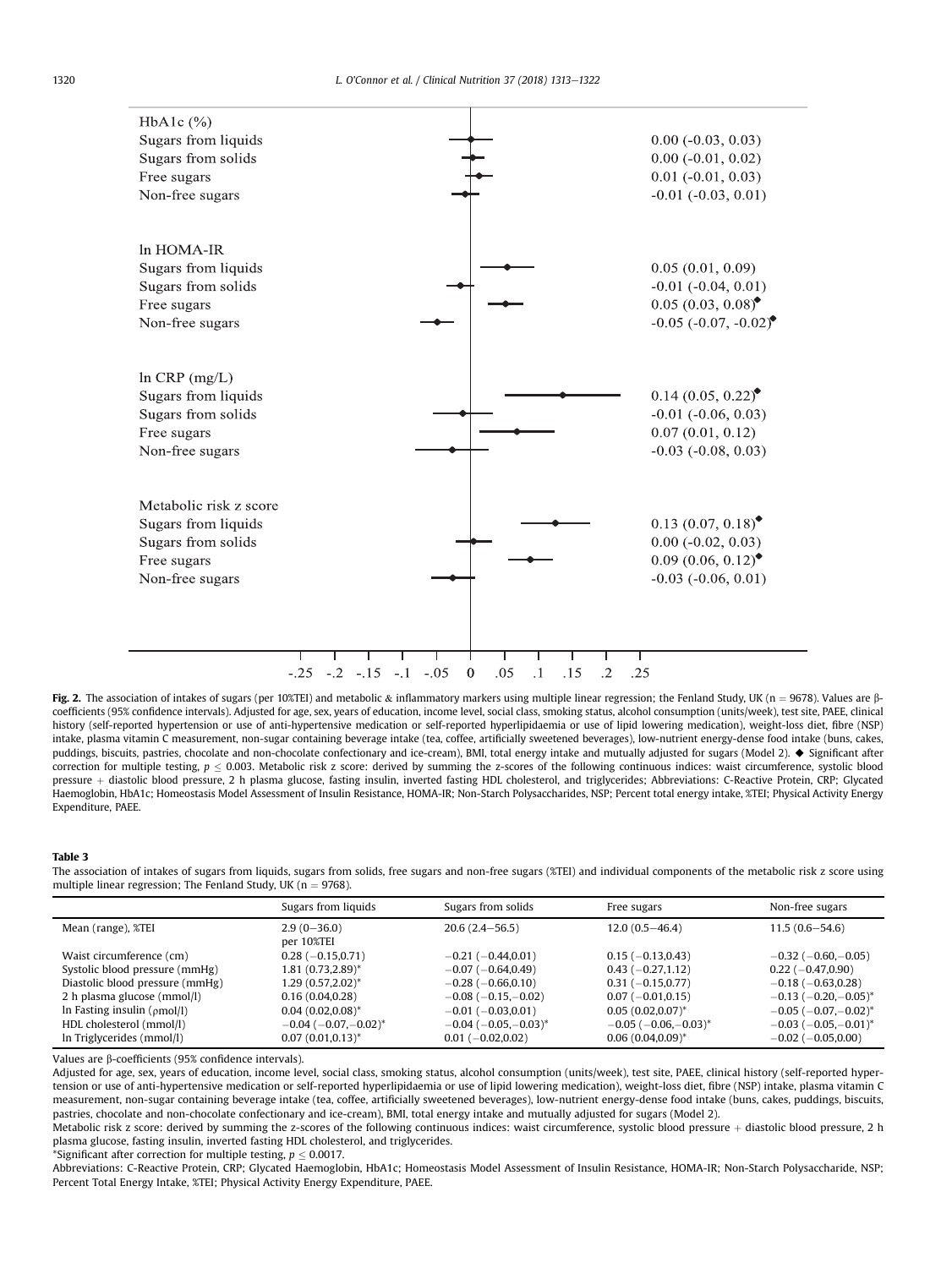## <span id="page-9-0"></span>Table 4

The association of intakes of each of sugars from liquids, sugars from solids, free sugars and non-free sugars (%TEI) from major food and beverage contributors\* and metabolic & inflammatory markers using multiple linear regression; The Fenland Study, UK ( $n = 9678$ ).

|                                       | to intake of   | Contribution Mean (range),<br>%TEI | n<br>consumers <sup>7</sup> | $HbA1c$ $(\%)$               | In HOMA-IR                              | $ln$ CRP $(mg/L)$             | Metabolic risk<br>z score |
|---------------------------------------|----------------|------------------------------------|-----------------------------|------------------------------|-----------------------------------------|-------------------------------|---------------------------|
|                                       | sugars $(g/d)$ |                                    |                             | per 10%TEI                   |                                         |                               |                           |
| Sugars from liquids                   |                | $2.9(0-36.0)$                      |                             | $0.00 (-0.03, 0.03)$         | 0.05(0.01,0.09)                         | $0.14(0.05,0.22)$ ***         | $0.13(0.07,0.18)$ ***     |
| Fruit squash/juice drink              | 33%            | $0.9(0-22.0)$                      | 5135                        | $0.03(-0.02,0.08)$           | $0.05 (-0.01, 0.11)$                    | $0.12 (-0.00, 0.25)$          | $0.07 (-0.01, 0.14)$      |
| Fruit juice $(100\%)^a$               | 33%            | $1.1(0-16.4)$                      | 7922                        | $-0.04$ ( $-0.10,0.02$ )     | $0.06(-0.01, 0.14)$                     | $0.10 (-0.06, 0.26)$          | $0.16(0.06, 0.25)^{**}$   |
| Non-alcoholic beverages               | 20%            | $0.6(0-23.9)$                      | 7172                        | $0.00 (-0.06, 0.07)$         | $0.00 (-0.08, 0.08)$                    | $0.11 (-0.05, 0.28)$          | $0.13(0.03,0.23)$ ***     |
| Alcoholic beverages <sup>b</sup>      | 13%            | $0.5(0-4.8)$                       | 7900                        | $-0.34$ ( $-0.55,-0.14$ )*** | $-0.54$ ( $-0.79,-0.29$ ) <sup>**</sup> | $0.54(-0.01,1.08)$            | $-0.42$ ( $-0.75,-0.10$ ) |
| Sugars from solids                    |                | $20.0(2.2 - 56.5)$                 |                             | $0.00 (-0.01, 0.02)$         | $-0.01$ ( $-0.04, 0.01$ )               | $-0.01$ ( $-0.06, 0.03$ )     | $0.00 (-0.02, 0.03)$      |
| Cakes, biscuits &<br>confectionary    | 29%            | 5.3 $(0-44.9)$                     | 9625                        | $0.01 (-0.03, 0.04)$         | $0.01 (-0.04, 0.05)$                    | $-0.13$ ( $-0.22$ , $-0.04$ ) | $0.00 (-0.05, 0.06)$      |
| Fruit                                 | 29%            | $5.9(0-52.1)$                      | 9542                        | $-0.00$ ( $-0.03,0.02$ )     | $-0.04(-0.07,-0.01)$                    | $-0.05$ ( $-0.11,0.01$ )      | $-0.03$ ( $-0.06,0.01$ )  |
| Dairy products & egg<br>dishes        | 21%            | $4.3(0-20.0)$                      | 9655                        | $-0.00$ ( $-0.04,0.03$ )     | $-0.04$ ( $-0.09,0.00$ )                | $0.03(-0.07,0.13)$            | $-0.02$ ( $-0.08, 0.04$ ) |
| Sugar added to tea,<br>coffee, cereal | 15%            | $1.2(0-15.1)$                      | 3668                        | $0.06(0.02,0.10)^{***}$      | $0.12(0.07,0.17)$ ***                   | $0.25(0.14.0.36)$ ***         | $0.18(0.12,0.25)$ ***     |
| Free sugars                           |                | $11.8(0.4 - 46.4)$                 |                             | $0.01 (-0.01.0.03)$          | $0.05(0.03,0.08)$ ***                   | 0.07(0.01, 0.12)              | $0.09(0.06, 0.12)$ ***    |
| Cakes, biscuits &<br>confectionary    | 44%            | $5.1(0-44.8)$                      | 9625                        | $0.03(-0.02,0.08)$           | $0.05(-0.01,0.11)$                      | $0.12 (-0.00, 0.25)$          | $0.07 (-0.00, 0.15)$      |
| Sugar added to tea,<br>coffee, cereal | 25%            | $1.2(0-15.1)$                      | 3668                        | $0.06(0.02,0.10)$ ***        | $0.12(0.07,0.17)$ ***                   | $0.25(0.14, 0.36)$ ***        | $0.18$ $(0.12, 0.25)$ *** |
| Fruit squash/juice drink              | 13%            | $0.9(0-22.0)$                      | 5135                        | $0.03(-0.02,0.08)$           | $0.05(-0.01,0.11)$                      | $0.12 (-0.00, 0.25)$          | $0.07 (-0.01, 0.14)$      |
| Fruit juice $(100\%)^a$               | 10%            | $1.1(0-16.4)$                      | 7922                        | $-0.04$ ( $-0.10,0.02$ )     | $0.06 (-0.01, 0.14)$                    | $0.10 (-0.06, 0.26)$          | $0.16(0.06, 0.25)$ ***    |
| Non-free sugars                       |                | $11.7(0.6 - 54.6)$                 |                             | $-0.01$ ( $-0.03,0.01$ )     | $-0.05$ ( $-0.07,-0.02$ ) <sup>**</sup> | $-0.03$ ( $-0.08,0.03$ )      | $-0.03$ ( $-0.06, 0.01$ ) |
| Fruit                                 | 50%            | $5.8(0-52.1)$                      | 9542                        | $-0.00$ ( $-0.03,0.02$ )     | $-0.04(-0.07,-0.01)$                    | $-0.05$ ( $-0.11,0.01$ )      | $-0.03$ ( $-0.06, 0.01$ ) |
| Dairy products & egg dishes 28%       |                | $3.3(0-16.8)$                      | 9655                        | $-0.00$ ( $-0.05, 0.04$ )    | $-0.06$ ( $-0.12, -0.00$ )              | $0.02$ (-0.11,0.14)           | $-0.01$ ( $-0.08,0.06$ )  |
| Vegetables                            | 11%            | $1.3(0-9.5)$                       | 9667                        | $-0.01$ ( $-0.16,0.15$ )     | 0.20(0.01, 0.39)                        | $0.40$ ( $-0.00,0.81$ )       | $0.12 (-0.12, 0.36)$      |

\* Foods or beverages that contributed greater than 10% to each sugar intake (g/d) exposure.

\*\*Non-consumers included as 0%TEI.

Adjusted for age, sex, years of education, income level, social class, smoking status, alcohol consumption (units/week), test site, PAEE, clinical history (self-reported hypertension or use of anti-hypertensive medication or self-reported hyperlipidaemia or use of lipid lowering medication), weight-loss diet, fibre (NSP) intake, plasma vitamin C measurement, non-sugar containing beverage intake (tea, coffee, artificially sweetened beverages), low-nutrient energy-dense food intake (buns, cakes, puddings, biscuits, pastries, chocolate and non-chocolate confectionary and ice-cream), BMI, total energy intake and mutually adjusted for sugars from all other sources (Model 2). Significant after correction for multiple testing,  $p \leq 0.003$ .

Metabolic risk z score: derived by summing the z-scores of the following continuous indices: waist circumference, systolic blood pressure + diastolic blood pressure, 2 h plasma glucose, fasting insulin, inverted fasting HDL cholesterol, and triglycerides.

Abbreviations: C-Reactive Protein, CRP; Glycated Haemoglobin, HbA1c; Homeostasis Model Assessment of Insulin Resistance, HOMA-IR; Non-Starch Polysaccharide, NSP; Percent Total Energy Intake, %TEI; Physical Activity Energy Expenditure, PAEE.

<sup>a</sup> Not adjusted for plasma vitamin C.<br> $\frac{b}{c}$  Adjustment for a categorical alcohe

<sup>b</sup> Adjustment for a categorical alcohol consumption (quintiles) variable in place of continuous variable (units/week) due to collinearity.

However, as the FFQ is semi-quantitative our estimates of intake should be interpreted relative to each other and not as absolute intake values. Additionally, some misclassification might occur as estimates by FFQ were imperfect (e.g.  $r = 0.51$  for total sugars, compared to estimates by 16-day food records) [\[12\]](#page-10-0) and as exposures of different types of sugars were estimated post-hoc. Although our approach was comprehensive and the most detailed to date to our knowledge, some foods are inherently difficult to classify for example fruit juice in unsweetened tinned fruit.

# 5. Conclusion

In a large population-based cohort, higher intakes of sugars from non-alcoholic beverages and sugar added to tea, coffee, or cereal were associated with glycaemia and inflammatory markers, while sugars from foods, regardless of whether they were free or non-free sugars, were not associated. The positive associations reported here for free sugars were largely explained by the contribution of beverages to free sugar intake. This raises the possibility that adverse metabolic risk associated with sugar intake, independent of contribution to caloric intake, may be attributable to sugar intake from beverages. The current findings should stimulate the identification of biological mechanisms and also help to further inform dietary public health messages on sugars intake.

## Funding sources

The Fenland Study is funded by the Wellcome Trust and the Medical Research Council. Support from Medical Research Council programmes MC\_UU\_12015/1 and MC\_UU\_12015/5 is acknowledged.

## Statements of authorships

LO'C performed the statistical analyses, drafted the manuscript, had full access to the data, and takes responsibility for the accuracy of the analyses and the integrity of the work as a whole. FI provided input on data analyses and gave critical input to the content of the manuscript. NGF contributed to the research question, provided input on data analyses and interpretation and is the guarantor of the work. SB, SJG and NGF are principal investigators and NJW the chief principal investigator of the Fenland Study and they are responsible for study co-ordination and data collection and they gave critical input to the content of the manuscript. All authors approved the final version.

# Conflicts of interest statement

The authors declare that there are no conflicts of interest.